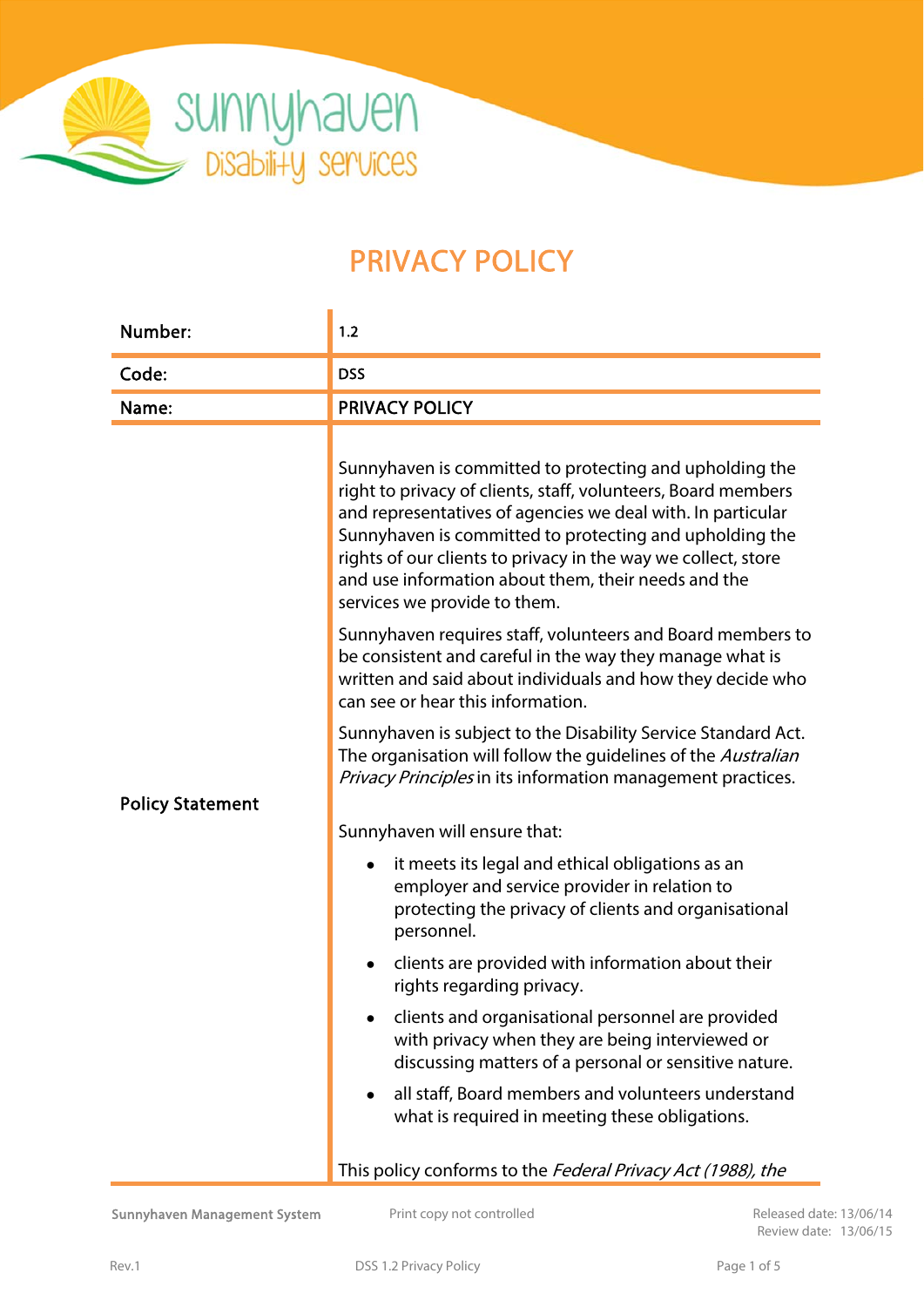|                   | Privacy Amendment (Enhancing Privacy Protection) Act 2012                                                                                                                                                                                                                                                                                                                                                                                                                                                |  |  |  |
|-------------------|----------------------------------------------------------------------------------------------------------------------------------------------------------------------------------------------------------------------------------------------------------------------------------------------------------------------------------------------------------------------------------------------------------------------------------------------------------------------------------------------------------|--|--|--|
|                   | and <i>the Australian Privacy Principles</i> which govern the<br>collection, use and storage of personal information.                                                                                                                                                                                                                                                                                                                                                                                    |  |  |  |
|                   | (Note: The Federal Privacy Act applies to organisations with<br>an annual turnover over \$3m or organisations that are health<br>service providers, operators of a residential tenancy<br>database, a contractor that provides services under a<br>Commonwealth contract, an organisation that is related to a<br>larger organisation or one which trades in personal<br>information. Many funding contracts may require that<br>funded organisations comply with the Australian Privacy<br>Principles). |  |  |  |
|                   | This policy will apply to all records, whether hard copy or<br>electronic, containing personal information about<br>individuals, and to interviews or discussions of a sensitive<br>personal nature.                                                                                                                                                                                                                                                                                                     |  |  |  |
|                   | The employees of Sunnyhaven are bound to comply with<br>this policy. The policy does not form part of the contract of<br>employment. Sunnyhaven may change, vary or modify this<br>policy from time to time.                                                                                                                                                                                                                                                                                             |  |  |  |
|                   |                                                                                                                                                                                                                                                                                                                                                                                                                                                                                                          |  |  |  |
|                   | Dealing with personal information                                                                                                                                                                                                                                                                                                                                                                                                                                                                        |  |  |  |
|                   | In dealing with personal information, Sunnyhaven staff will:                                                                                                                                                                                                                                                                                                                                                                                                                                             |  |  |  |
| <b>Procedures</b> | ensure privacy for clients, staff, volunteers or Board<br>members when they are being interviewed or<br>discussing matters of a personal or sensitive nature                                                                                                                                                                                                                                                                                                                                             |  |  |  |
|                   | only collect and store personal information that is<br>$\bullet$<br>necessary for the functioning of the organisation and<br>its activities                                                                                                                                                                                                                                                                                                                                                              |  |  |  |
|                   | use fair and lawful ways to collect personal<br>٠<br>information                                                                                                                                                                                                                                                                                                                                                                                                                                         |  |  |  |
|                   | collect personal information only by consent from an<br>$\bullet$<br>individual                                                                                                                                                                                                                                                                                                                                                                                                                          |  |  |  |
|                   | ensure that people know what sort of personal<br>information is held, what purposes it is held it for and<br>how it is collected, used, disclosed and who will have<br>access to it                                                                                                                                                                                                                                                                                                                      |  |  |  |
|                   | ensure that personal information collected or<br>disclosed is accurate, complete and up-to-date, and                                                                                                                                                                                                                                                                                                                                                                                                     |  |  |  |

Sunnyhaven Management System Print copy not controlled Released date: 13/06/14

provide access to any individual to review

Review date: 13/06/15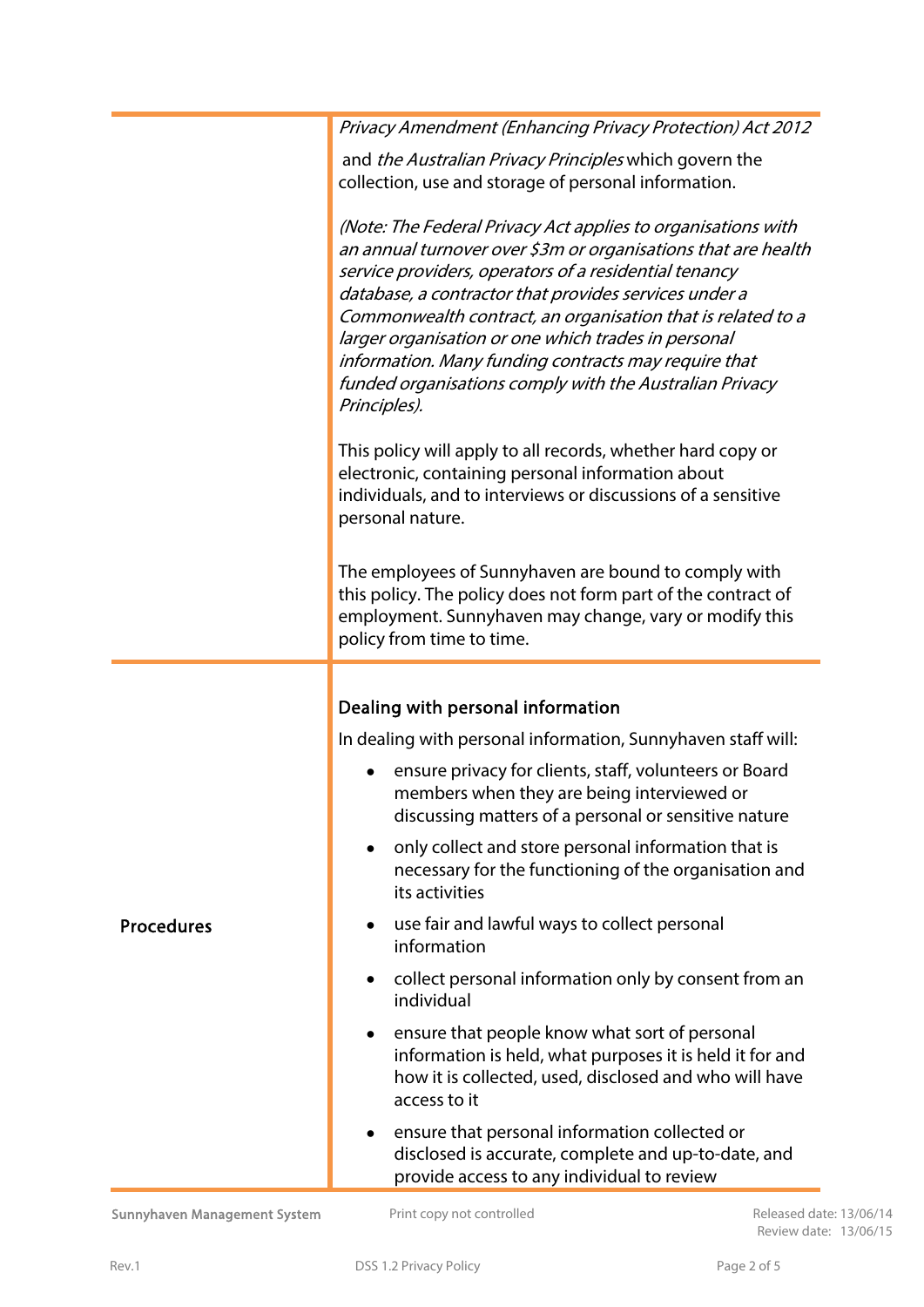information or correct wrong information about themselves

- take reasonable steps to protect all personal information from misuse and loss and from unauthorised access, modification or disclosure
- destroy or permanently de-identify personal information no longer needed and/or after legal requirements for retaining documents have expired.

#### Responsibilities for managing privacy

- All staff are responsible for the management of personal information to which they have access, and in the conduct of research, consultation or advocacy work.
- The CEO is responsible for content in Sunnyhaven publications, communications and web site and must ensure the following:
	- appropriate consent is obtained for the inclusion of any personal information about any individual including Sunnyhaven personnel
	- information being provided by other agencies or external individuals conforms to privacy principles
	- that the website contains a Privacy statement that makes clear the conditions of any collection of personal information from the public through their visit to the website.
- Managers and Team Leaders are responsible for safeguarding personal information relating to Sunnyhaven staff, Board members, volunteers, contractors and Sunnyhaven members.
- The Privacy Contact Officer: The Privacy Contact Officer will be the Office Manager. The Office Manager will be responsible for:
	- ensuring that all staff are familiar with the Privacy Policy and administrative procedures for handling personal information
	- $-$  ensuring that clients and other relevant individuals are provided with information about their rights regarding privacy
	- handling any queries or complaint about a privacy issue

Sunnyhaven Management System Print copy not controlled Released date: 13/06/14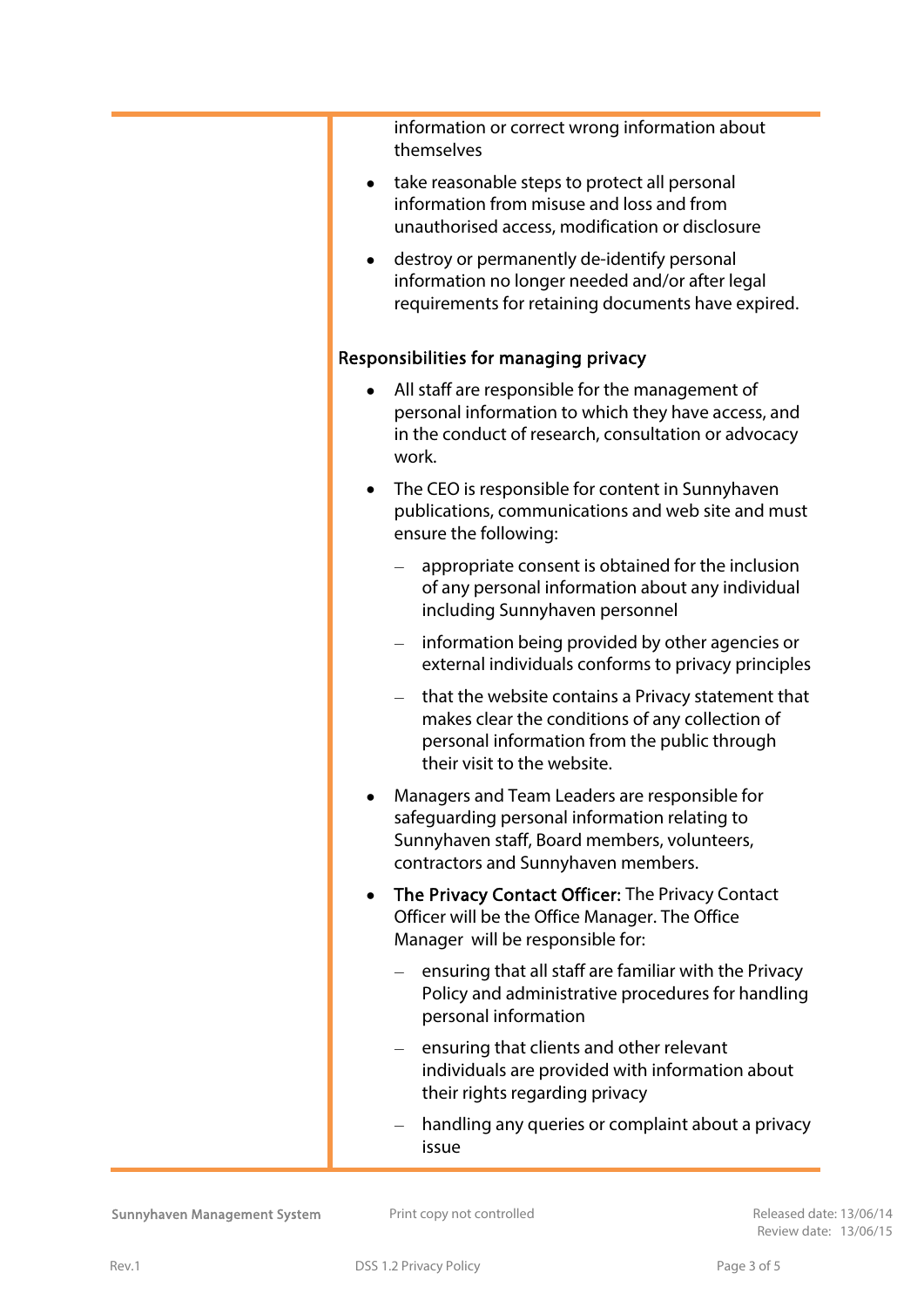### Privacy information for clients

At intake and the initial assessment, responsible clients will be informed in clear and understandable manner the information that is being collected, how their privacy will be protected and their rights in relation to this information.

#### Privacy for interviews and personal discussions

To ensure privacy for clients or staff when discussing sensitive or personal matters, the organisation will:

 layout of public spaces, position of desks where phone calls may be made by staff discussing clients, private interview space, home visits, appointments outside opening hours.

#### Participants in research projects

People being invited to participate in a research projects must be:

- **•** given a choice about participating or not
- given the right to withdraw at any time
- informed about the purpose of the research project, the information to be collected, and how information they provide will be used.
- given copies of any subsequent publications.

The collection of personal information will be limited to that which is required for the conduct of the project. Individual participants will not be identified.

Organisational participants in research projects will generally be identified in Sunnyhaven research, unless the nature of a particular project requires anonymity or an organisation specifically requests it.